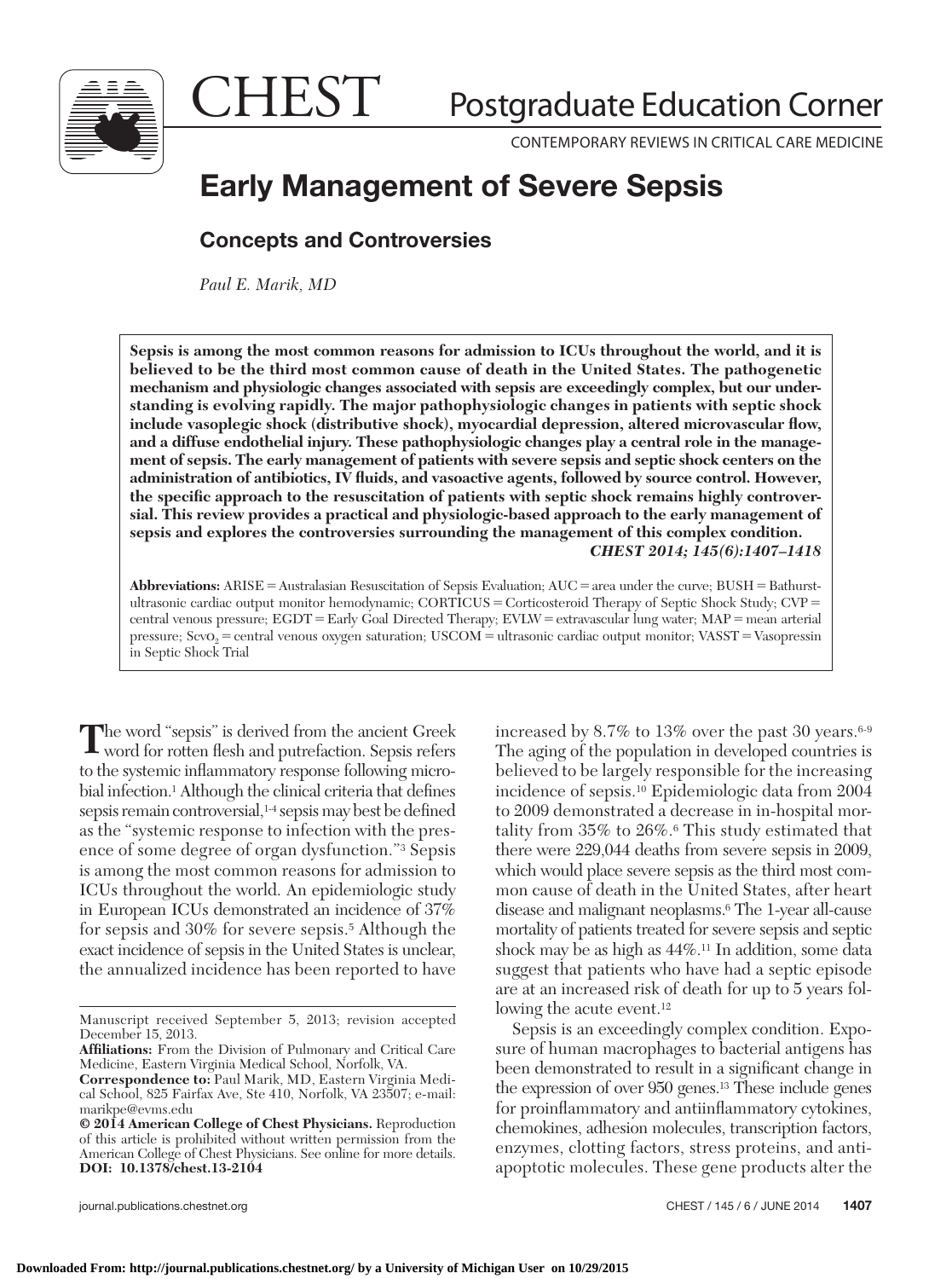function of every cell and tissue in the body. Furthermore, these mediators interact in complex positive and negative feedback loops and result in epigenetic modifications that further alter the expression of this network of mediators. 14 The early phase of sepsis is generally believed to result from the uncontrolled production of proinflammatory mediators, the so-called "cytokine storm." 15 However, some data suggest that both a proinflammatory and an opposing antiinflammatory response occur concurrently in patients with sepsis.<sup>16,17</sup> In general, following a variable time course, patients transition from a predominantly proinflammatory to an antiinflammatory immunosuppressive state.<sup>14,17,18</sup>

 The pathogenetic mechanism and physiologic changes associated with sepsis are exceedingly complex, but our understanding of this topic is evolving rapidly; the reader is referred to excellent reviews on this topic.<sup>4,14-19</sup> The major pathophysiologic changes in patients with severe sepsis and septic shock include vasoplegic shock (distributive shock), myocardial depression, altered microvascular flow, and a diffuse endothelial injury.<sup>20,21</sup> These pathophysiologic changes play a central role in the early management of patients with sepsis. The widespread endothelial injury results in a microvascular leak, with tissue and organ edema, hypotension, and shock. Increased endothelial permeability is caused by shedding of the endothelial glycocalyx and the development of gaps between endothelial cells (paracellular leak). <sup>22,23</sup> Vasoplegic shock due to the failure of the vascular smooth muscle to constrict, results in arterial and venodilatation. 20 Venodilatation decreases venous return and compounds the intravascular volume deficit caused by the vascular leak. This review focuses on those interventions that are currently believed to improve the outcome of patients with severe sepsis. Experimental immunomodulating interventions, including the use of novel molecules and antibodies, 14 extracorporeal blood purification,<sup>24</sup> or approaches to "seal" the leaky endothelium,<sup>23</sup> are not discussed.

 The early management of patients with sepsis centers on the administration of antibiotics, IV fluids, and vasoactive agents, followed by source control. Unfortunately, there is no high-quality evidence (from one or more randomized controlled trials) demonstrating that any of these interventions alters outcome. However, it is likely that the early detection of sepsis with the timely administration of appropriate antibiotics is the single most important factor in reducing morbidity and mortality from sepsis.<sup>25</sup> It has become increasingly apparent that in many patients there is a long delay in both the recognition of sepsis and the initiation of appropriate therapy. This has been demonstrated to translate into an increased incidence of progressive organ failure and a higher mortality.<sup>26,27</sup> Physicians, therefore, need to have a high index of suspicion for the

presence of sepsis. The clinical features that should heighten the index of suspicion for the diagnosis of sepsis are listed in Table 1 *.*

# Antibiotic Therapy

 Empirical IV antibiotic therapy should be started as soon as possible and within the first hour of recognition of severe sepsis, after appropriate cultures have been obtained. In a retrospective analysis of 2,600 patients, Kumar and colleagues<sup>28</sup> demonstrated that the risk of dying increased progressively with an increase in the time to receipt of the first dose of antibiotic from the onset of sepsis-induced hypotension. Furthermore, there was a 5% to 15% decrease in survival with every hour of delay over the first 6 h. The choice of antibiotics is largely determined by the source or focus of infection, the patient's immunologic status, whether the infection is nosocomial or community acquired, and knowledge of the local microbiology and sensitivity patterns. Initial empirical antiinfective therapy should include one or more drugs act against the likely pathogens and that penetrate into the presumed source of sepsis. Because the identity of the infecting pathogen(s) and its sensitivity pattern(s) are unknown at the time of initiation of antibiotics, the initial regimen in patients with severe sepsis and septic shock should include two or more antibiotics or an extended spectrum  $\beta$ -lactam antibiotic with the aim of treating all realistically possible microbial causes. A number of studies have demonstrated that appropriate initial antimicrobial therapy, defined as the use of at least one antibiotic active in vitro against the causative bacteria, reduced mortality when compared with the inappropriate therapy other patients received.<sup>29-31</sup>

 Once a pathogen is isolated, monotherapy is adequate for most infections; this strategy of initiating broad-spectrum cover with two or more antibiotics, and then narrowing the spectrum to a single agent when a pathogen is identified, is known as "antimicrobial"

**Table 1 —***Clinical Features That Should Alert the Physician to the Diagnosis of Severe Sepsis* 

| Clinical Feature                                 |
|--------------------------------------------------|
| Heart rate $>120$ /min                           |
| Systolic $BP < 90$ mm $Hg$                       |
| Respiratory rate $>20/min$                       |
| Temperature $>38.5^{\circ}$ or $<36^{\circ}$ C   |
| Confusion                                        |
| $Lactate > 2$ mmol/L                             |
| Procalcitonin $> 0.5$ ng/mL                      |
| WBC count $>$ 12,000 or $<$ 4,000 cells/ $\mu$ L |
| Band count $>5\%$                                |
| Lymphocytopenia $< 0.5 \times 10^3$ µL           |
| Thrombocytopenia $\leq 150 \times 10^3$ µL       |
| Oliguria                                         |
| Chills and rigors                                |
|                                                  |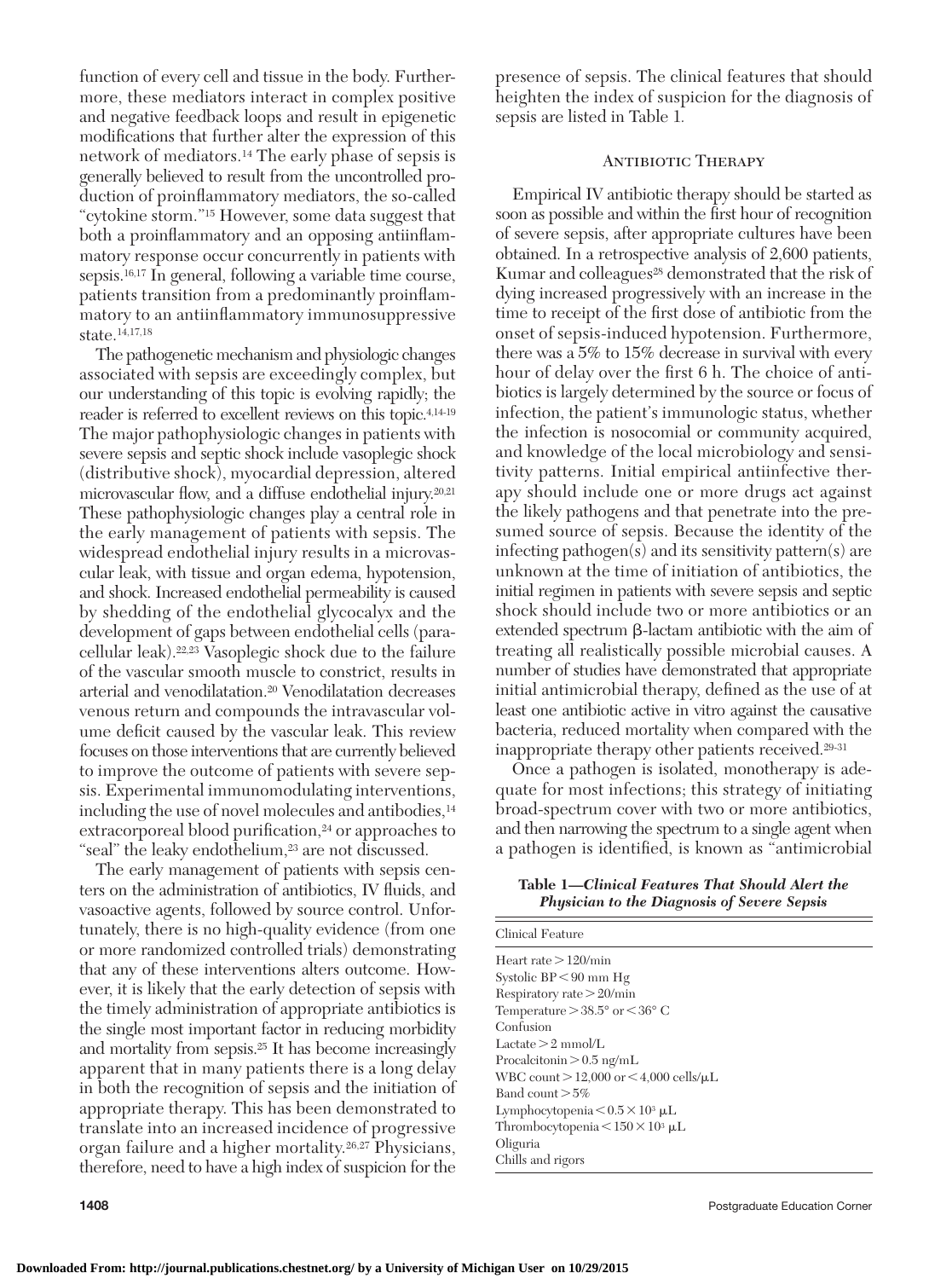de-escalation."<sup>32</sup> The indications for continuation of double-antimicrobial therapy include enterococcal infections and severe intraabdominal infections. In addition, double antimicrobial therapy (third-generation cephalosporin and macrolide) is recommended for patients with severe community-acquired pneumonia and those with pneumococcal bacteremia. 33-35 To rapidly achieve adequate blood and tissue concentrations, antibiotics should be given via IV, at least initially. Dosing regimens should take into account whether the antibiotic "kills" by time-dependent kinetics (eg,  $\beta$ -lactam antibiotics, vancomycin) or by concentration-dependent kinetics (eg, aminoglycoside).  $^{30,31,36,37}$  The clinical effectiveness of  $\beta$  -lactam antibiotics and vancomycin is optimal when the concentration of the antimicrobial agent in the serum exceeds the minimum inhibitory concentration of the infecting organism for at least 40% of the dosing interval. In addition, antibiotic dosing should take into account the patient's hepatic and renal function.

# FLUID THERAPY

 Beyond the early administration of antibiotics, aggressive "supportive measures" may be harmful and the "less is more" paradigm appears applicable for the management of patients with severe sepsis. In these highly vulnerable patients, more intensive treatment may promote the chance of unwanted adverse effects and, hence, iatrogenic injury. 38 Current teaching suggests that aggressive fluid resuscitation is the best initial approach for the cardiovascular instability of sepsis. Consequently, large volumes of fluid  $(5-10 L)$  are often infused in the early stages of sepsis. There is, however, no human data that substantial  $(>30 \text{ mL/kg})$ fluid resuscitation reliably improves BP or end-organ perfusion.<sup>39,40</sup>

 From a pathophysiologic point of view, large-volume fluid resuscitation in patients with sepsis is illogical and may worsen the hemodynamic derangements of sepsis. In patients with septic shock who are fluid responders (an increase in cardiac output with fluid boluses), vasodilatation with a fall in systematic vascular resistance has been observed.<sup>41,42</sup> A similar finding has been noted in an experimental sepsis model. 43 Hence, although the cardiac output increases, vasodilatation occurs and the BP may remain unchanged.<sup>41</sup> Increased shear stress increases the expression of nitric oxide synthetase with increased release of nitric oxide. 20 In addition, increased cardiac filling pressures increase the release of natriuretic peptides, which act synergistically with nitric oxide, causing cyclic guanosine monophosphate-mediated vasodilatation.<sup>20</sup> Endotoxin enhances this vasodilatory response.<sup>44</sup> As cardiac filling pressures increase, extravascular lung water (EVLW) and tissue edema increase. 45

Furthermore, increased cardiac filling pressures consequent to large-volume resuscitation increase the release of natriuretic peptides.<sup>46,47</sup> Natriuretic peptides cleave membrane-bound proteoglycans and glycoproteins (most notably syndecan-1 and hyaluronic acid) off the endothelial glycocalyx.<sup>48-50</sup> The endothelial glycocalyx plays a major role in regulating endothelial permeability, and damage to the glycocalyx plays a major role in increasing tissue edema.<sup>51</sup> Because of the endothelial injury, capillary leak, and increased hydrostatic pressures,  $< 5\%$  of infused crystalloid remains intravascular within 3 h after infusion, resulting in an increase in EVLW and further tissue edema. 52 Increased EVLW has been demonstrated to be a strong independent predictor of death.<sup>53-55</sup> In patients with pneumonia, large-volume fluid resuscitation may result in severe pulmonary edema. Myocardial edema due to excess fluid administration compounds the myocardial dysfunction. 43 Evidence of the harmful effects of aggressive fluid resuscitation on the outcome of sepsis is supported by experimental studies as well as by data accumulated from clinical trials.<sup>43,56</sup> Multiple clinical studies have demonstrated an independent association between an increasingly positive fluid balance and increased mortality in patient with sepsis.<sup>5,54,57-59</sup> In a secondary analysis of the Vasopressin in Septic Shock Trial (VASST), Boyd and colleagues<sup>60</sup> demonstrated that a greater positive fluid balance and a higher central venous pressure (CVP) at both 12 h and 4 days were independent predictors of death. In a recent study, Micek and colleagues<sup>61</sup> demonstrated that a positive fluid balance at 8 days was the strongest independent predictor of hospital mortality. In this study, the 24-h fluid balance was  $37.5 \text{ mL/kg}$  (about 2.5 L) in the survivors compared with 55.3 mL/kg  $(3.9 \text{ L})$  in those who died. Zhang and colleagues<sup>47</sup> demonstrated a strong correlation among the net fluid balance, the increase in brain natriuretic peptide, and death in patients with sepsis. The most compelling data that fluid loading in sepsis is harmful come from the Fluid Expansion as Supportive Therapy (FEAST) study performed in 3,141 sub-Saharan children with severe sepsis. $62$  In this study, aggressive fluid loading was associated with a significantly increased risk of death. Furthermore, there was no subgroup of patients that benefited from aggressive fluid resuscitation. This study is frequently dismissed with the argument that it cannot be extrapolated to adult patients.<sup>40</sup>

 In contemporary sepsis studies, between 1.5 and 4.0 L of fluid were given in the first 24 h. $47,61,63$  This compares to  $4.9 \pm 2.9$  and  $13.4 \pm 6.3$  L at 6 and 72 h, respectively, in the intervention arm of the Early Goal Directed Therapy (EGDT) study.<sup>64</sup> In the Australasian Resuscitation of Sepsis Evaluation (ARISE) study, which used the same entry criteria as the EGDT study,  $2.2 \pm 1.9$  L of fluid were given in the first 6 h.<sup>63</sup>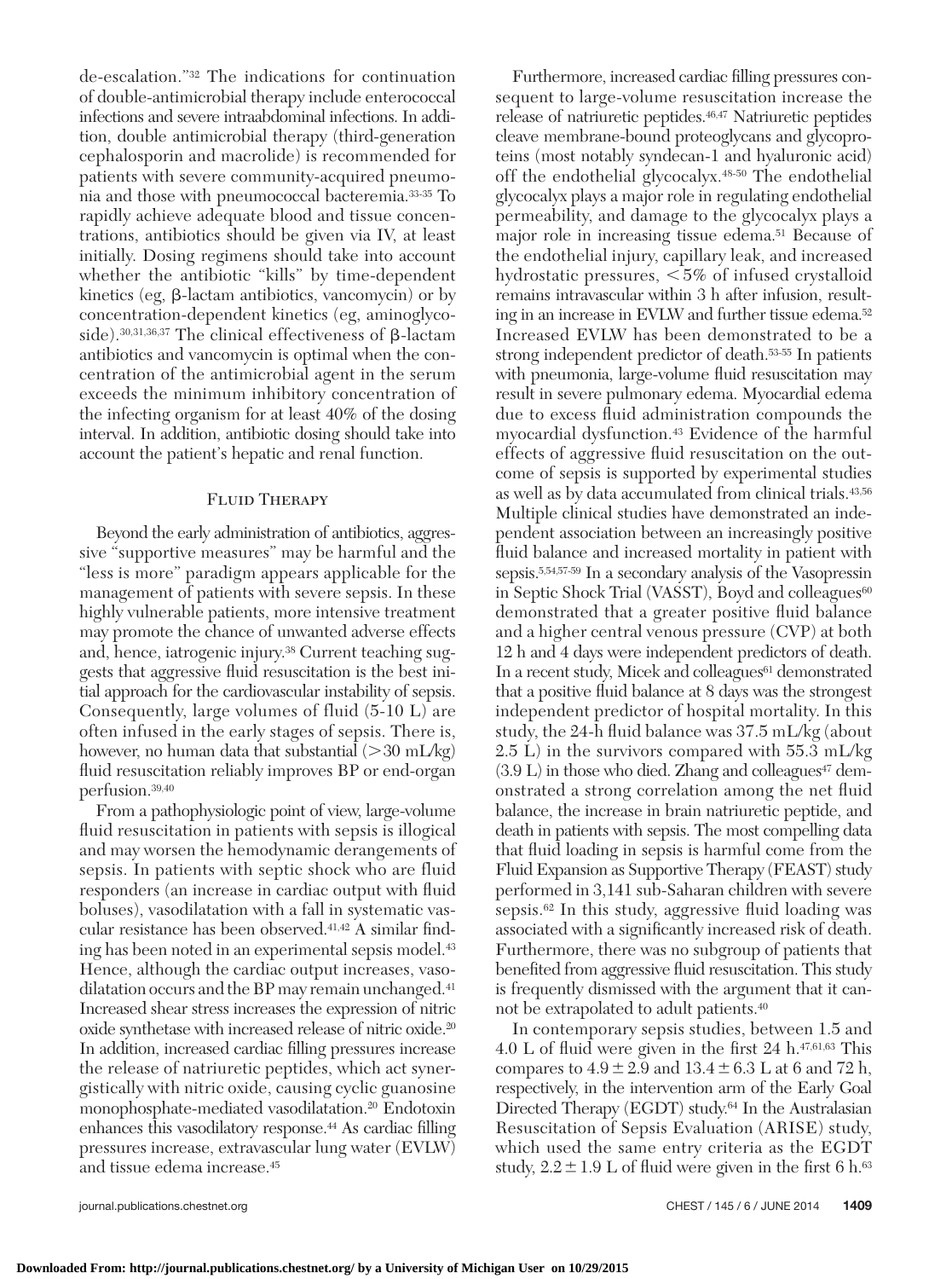The hospital mortality was 23% in the ARISE study compared with 30% in the intervention arm of the EGDT study. In the VASST, optimal survival occurred with a positive fluid balance of approximately 3 L at 12 h. 60 In some patients, hypotension and tachycardia do resolve with limited fluid resuscitation. However, fluids alone will not reverse the hemodynamic instability of patients with more severe sepsis; in these patients, fluids alone are likely to exacerbate the vasodilatory shock and increase the capillary leak and tissue edema. Based on these data, I suggest limiting the initial fluid resuscitation to approximately 20 to  $30 \text{ mL/kg}$ . Furthermore, I recommend this fluid be given as 500-mL fluid challenges. It is important to emphasize that this conservative approach to fluid management in patients with sepsis is based on indirect evidence and not on a randomized controlled trial specifically designed to answer this question. Furthermore, this recommendation differs somewhat from that of the most recent Surviving Sepsis Campaign guidelines, which suggest "a minimum fluid challenge of 30ml/kg" and that "greater amounts of fluid may be needed in some patients (Grade 1C)."<sup>65</sup>

 The optimal time to start a vasopressor agent in patients with sepsis has not been well studied. However, after receiving 20 to 30 mL/kg of crystalloid, it seems unlikely that additional fluid boluses will increase the mean arterial pressure (MAP) in patients who remain hypotensive.<sup>39,40</sup> I would, therefore, recommend the initiation of a vasopressor agent (norepinephrine) in patients who remain hypotensive  $(MAP < 65$  mm Hg) after receiving 20 to 30 mL/kg of crystalloid solution. Additional fluid boluses  $(500 \text{ mL})$  may be given once the "target" norepinephrine dose is achieved (about  $0.1$ -0.2  $\mu$ g/kg/min), and this should be based on a dynamic assessment of volume responsiveness and ventricular function  $(Fig 1)$ . I suggest using the passive leg-raising maneuver coupled with minimally invasive cardiac output monitoring to assess volume responsiveness.<sup>66,67</sup> Calibrated pulse contour analysis, bioreactance, the ultrasonic cardiac output monitor (USCOM), carotid Doppler flow, Doppler echocardiography, or esophageal Doppler techniques can be used to dynamically follow the cardiac output in real time. 68-72 Bioreactance, USCOM, and carotid Doppler flow are truly noninvasive and are suitable for guiding fluid resuscitation in the ED. $72-77$  In cases of life-threatening hypotension (diastolic  $BP < 40$  mm Hg), treatment with vasopressors should be started concurrently with fluid administration.<sup>78</sup>

 Recent data suggest that the choice of resuscitation fluid may have an effect on outcome. Balanced salt solutions (Lactated Ringers solution, Hartmann's solution, Plasmalyte 148) are the preferred resuscitation fl uids. Normal saline (0.9% NaCl) is associated with an increased risk of renal dysfunction,<sup>79</sup> a hyperchloremic metabolic acidosis, and an increased risk of death. 80-82 Similarly, hydroxyethyl starch solutions are associated with an increased risk of renal failure and death and are considered contraindicated in patients with sepsis.  $83, 84$  Albumin has a number of theoretical benefits in patients with sepsis, including its antioxidant and antiinflammatory effects as well as its ability to stabilize the endothelial glycocalyx.<sup>85,86</sup> However, the use of albumin in patients with sepsis is controversial. The multicenter randomized Albumin Italian Outcome Sepsis Study (ALBIOS) demonstrated that a 25% albumin infusion decreased the mortality of patients with septic shock (and a serum albumin of  $\langle 3g/dL \rangle$  once hemodynamic stability had been achieved.<sup>87</sup> The use of albumin is patients with sepsis is supported by the Saline vs Albumin Fluid Evaluation (SAFE) study, as well as by a metaanalysis on this topic.  $88-90$  Because a 25% albumin infusion may restore the damaged endothelial glycocalyx, this would appear to be a reasonable intervention in patients with severe septic shock.  $85,86$ 

#### Vasopressors and Inotropic Agents

 A low MAP is a reliable predictor for the development of organ dysfunction. When the MAP falls below an organ's autoregulatory threshold, organ blood flow decreases in an almost linear fashion. 91 Because the autoregulatory ranges of the heart, brain, and kidney are  $>60$  mm Hg,<sup>91</sup> a MAP below this level will likely result in organ ischemia. An analysis of a large ICU database demonstrated that the risk of kidney injury and death increased sharply as the MAP fell below 60 mm Hg.<sup>92</sup> Varpula and colleagues<sup>93</sup> studied the hemodynamic variables associated with mortality in patients with septic shock. These researchers calculated the area under the curve (AUC) of various MAP thresholds over a 48-h time period. The highest AUC values were found for a MAP  $\leq 65$  mm Hg (AUC, 0.83; 95% CI, 0.772-0.934). Because of the shift in the autoregulatory range (to the right) in patients with chronic hypertension, a higher MAP may be required in these patients.

 The Assessment of Two Levels of Arterial Pressure on Survival in Patients With Septic Shock (SEPSISPAM) is a multicenter, randomized controlled trial completed in France.<sup>94</sup> In this study, patients with septic shock were randomized to achieve a target MAP of 65 to 70 or 80 to 85 mm Hg. The primary outcome was 28-day mortality. Secondary outcomes included 90-day mortality and organ failures. A priori, a secondary analysis was planned in patients with and without a history of hypertension. Overall, there was no difference in either primary or secondary end point between the two treatment groups. However the incidence of organ failures (particularly renal dysfunction) was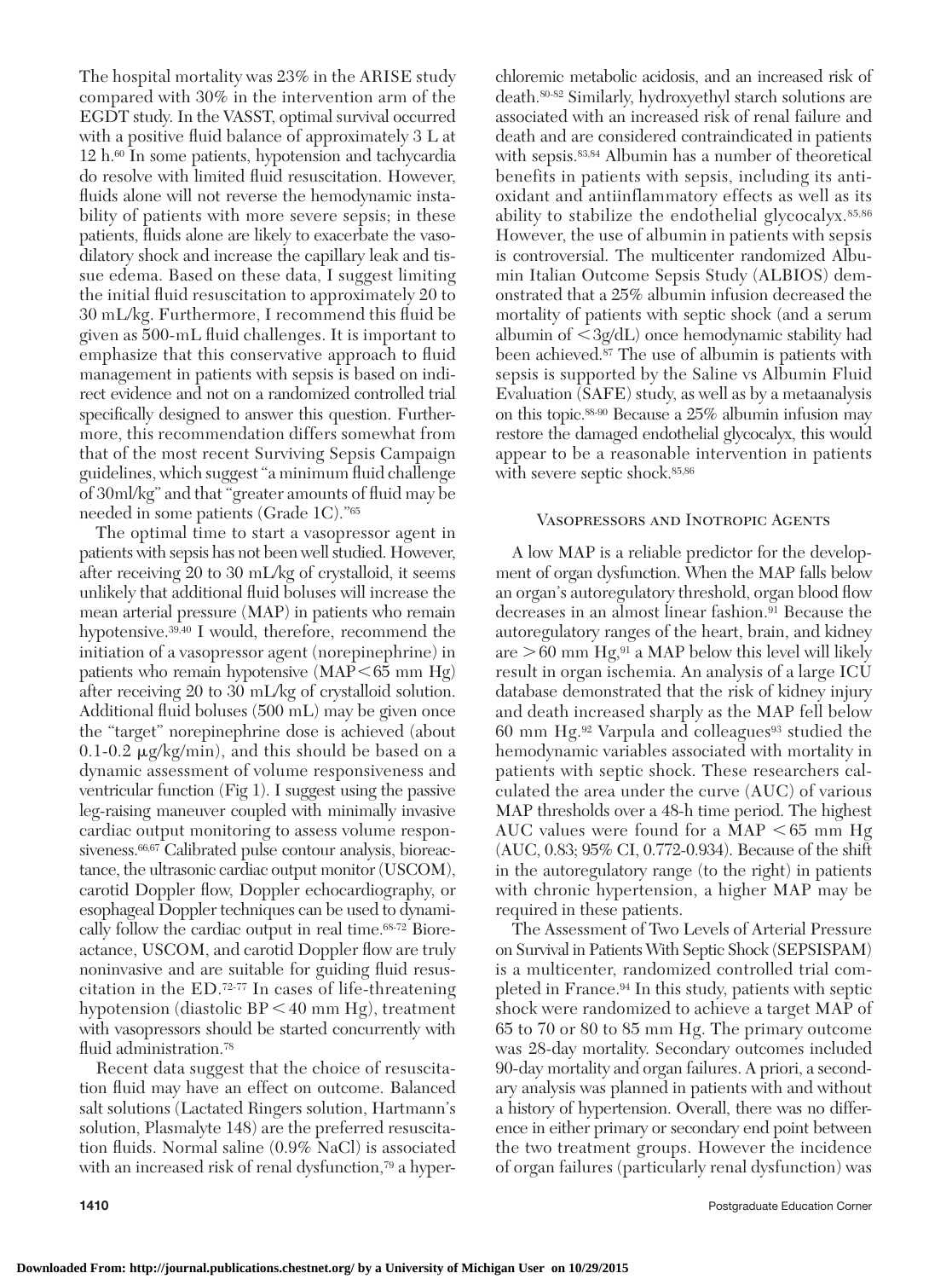

FIGURE 1. Suggested initial approach to the management of patients with severe sepsis and septic shock. CI = cardiac index; ECHO = echocardiography; inc = increase; LR = Lactated Ringers solution; LV = left ventricle; MAP = mean arterial pressure; Max = maximal; PCT = procalcitonin;  $PLR =$  passive leg raising;  $SV =$  stroke volume.

higher in the subgroup of patients with chronic hypertension in the lower MAP group. Furthermore, much like the Varpula study, the time below the 65 mm Hg (but not 80 mm Hg) threshold was an independent predictor of death. Based on these data, I suggest targeting an initial MAP of 65 mm Hg in patients with septic shock. In those patients with a history of chronic hypertension, I would suggest targeting a slightly higher MAP (75-80 mm Hg). 95

 In patients with sepsis, norepinephrine increases BP as well as cardiac output and renal, splanchnic, cerebral, and microvascular blood flow, while minimally increasing heart rate.<sup>96-98</sup> Although not widely appreciated, norepinephrine causes  $\alpha_1$  adrenergic receptormediated venoconstriction; this increases the mean systemic pressure with a significant increase in venous return and cardiac preload.<sup>99,100</sup> The early use of norepinephrine restores BP and organ blood flow with a significant fluid sparing effect. Hamzaoui and colleagues<sup>101</sup> demonstrated that the early administration of norepinephrine largely reverses the hemodynamic abnormalities of severe vasodilatory shock. Abid and colleagues<sup>102</sup> demonstrated that the early use of norepinephrine in patients with septic shock was a strong predictor of survival. In situations in which norepinephrine is not available, epinephrine is a suitable alternative agent.<sup>103,104</sup> In patients with septic shock, dopamine is associated with an increased mortality when compared with norepinephrine, and is best avoided.<sup>105,106</sup> Similarly, phenylephrine is not recommended, because in experimental models it decreases cardiac output as well as renal and splanchnic blood flow. 107 Furthermore, phenylephrine has not been well studied in patients with sepsis.

 In patients who remain hypotensive or have evidence of inadequate organ perfusion despite fluid optimization and an adequate dose of norepinephrine (approximately  $0.1$ -0.2  $\mu$ g/kg/min), I recommend further hemodynamic assessment to exclude ventricular dysfunction. Global biventricular dysfunction has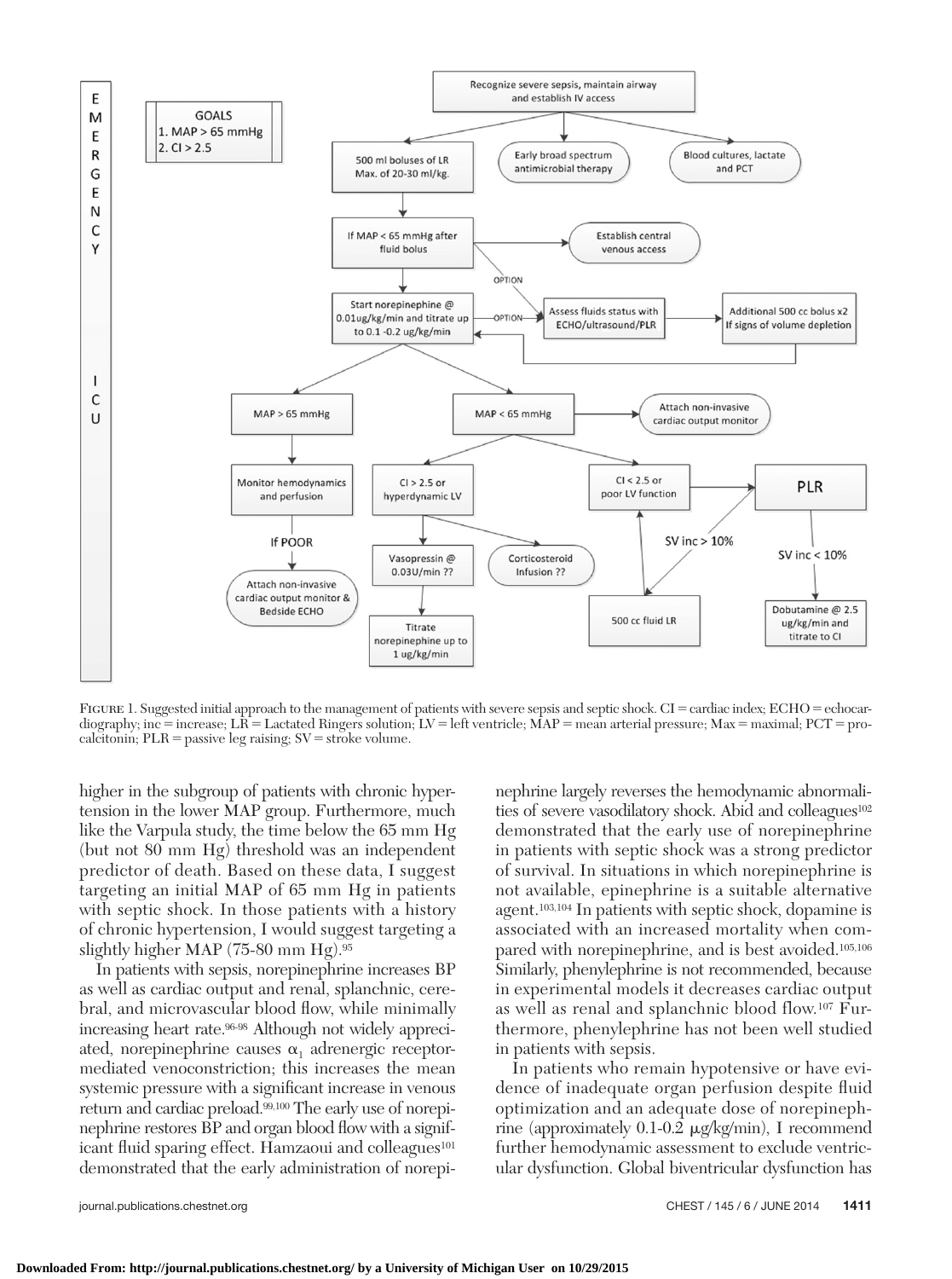been reported in up to 60% of patients with septic shock.<sup>108,109</sup> Ventricular function is best assessed by bedside echocardiography and confirmed by minimally invasive cardiac output monitoring. Dobutamine at a starting dose of 2.5  $\mu$ g/kg/min is recommended in patients with significant ventricular dysfunction (milrinone is an alternative agent).<sup>108</sup> The dose of dobutamine should be titrated to the hemodynamic response as determined by minimally invasive cardiac output monitoring.<sup>108,110</sup> This recommendation is in keeping with the updated Surviving Sepsis Campaign guidelines, which suggest "a trial of dobutamine infusion up to 20 micrograms/kg/min be administered or added to vasopressor (if in use) in the presence of (a) myocardial dysfunction as suggested by elevated cardiac filling pressures and low cardiac output, or  $(b)$  ongoing signs of hypoperfusion, despite achieving adequate intravascular volume and adequate MAP (grade 1C)." 65 These recommendations, however, differ from the EGDT study protocol, which suggests the use of an inotropic agent based on the CVP  $(> 8-12 \text{ mm Hg})$  and a central venous oxygen saturation  $(Sevo<sub>2</sub>)$  of  $\leq 70\%$ (without an evaluation of ventricular function or cardiac output).<sup>64</sup> Bouferrache and colleagues<sup>111</sup> demonstrated a poor agreement in the use of inotropic agents when treatment was guided by early transesophageal echocardiography as compared with the EGDT study protocol in patients presenting with septic shock.

 The Surviving Sepsis Campaign guidelines suggest that "vasopressin 0.03 units/min can be added to norepinephrine with the intent of either raising MAP or decreasing norepinephrine dosage (ungraded)."<sup>65</sup> Vasopressin reverses the "relative vasopressin deficiency" seen in patients with septic shock and increases adrenergic sensitivity.<sup>20,112</sup> Terlipressin is an alternative agent should vasopressin not be available (terlipressin is not Food and Drug Administration-approved in the United States).<sup>113,114</sup> Vasopressin may be effective in raising BP in patients with refractory hypotension; however, the optimal time to initiate this drug is not clear. The VASST randomized patients with septic shock to norepinephrine alone or norepinephrine plus vasopressin at 0.03 units/min. 115 By intention-totreat analysis there was no difference in outcome between the groups. However, an a priori-defined subgroup analysis demonstrated that survival among patients receiving  $< 0.2 \mu$ g/kg/min norepinephrine at the time of randomization was better with the addition of vasopressin than that of those receiving norepinephrine at a dose  $> 0.2 \mu g/kg/min$ . I, therefore, suggest the addition of vasopressin at a dose of norepinephrine between  $0.1$  and  $0.2 \mu$  g/kg/min. Thereafter the dose of norepinephrine should be titrated to achieve a MAP of at least 65 mm Hg. It is important to emphasize that vasopressin is administered as a fixed dose of 0.03 units/min and should not be uptitrated. An outline of this treatment algorithm for the hemodynamic stabilization of patients with septic shock is provided in Fig 1 .

 Although this algorithm/protocol has not been tested in a randomized controlled trial, it is very similar to the Bathurst-USCOM hemodynamic (BUSH) protocol developed by Smith and colleagues. 116 Using data from the Australian and New Zealand Intensive Care Society (ANZICS) Center for Outcomes and Resource Evaluation (CORE) database, these researchers demonstrated a 94% reduction in mortality from septic shock with the introduction of the BUSH protocol.<sup>116</sup> Patients treated with the BUSH protocol received significantly less fluid in the first 24 and 48 h, whereas a greater percentage received norepinephrine within the first 24 h as compared with the control group. It is important, however, to emphasize that "patients are not airplanes and doctors are not pilots"<sup>117</sup>; each patient is unique, with a unique response to invading pathogens and a unique response to treatment. Therefore, these algorithms must be adapted dynamically to each patient as his/her clinical course evolves.

#### RESUSCITATION END POINTS

 A large number of hemodynamic, perfusion, oxygenation, and echocardiographic targets have been proposed as resuscitation goals in patients with severe sepsis and septic shock.<sup>65,111,118</sup> Most of these targets, however, are controversial and are not supported by outcome data. The Surviving Sepsis Campaign guidelines recommend a CVP of 8 to 12 mm Hg  $(12-15 \text{ mm Hg if mechanically ventilated}),$  an ScvO<sub>2</sub>  $> 70\%$ , and a urine output  $> 0.5$  mL/kg/h as targets for resuscitation. 65 It has been well established that there is no relationship between the CVP and intravascular volume and no relationship between the CVP and fluid responsiveness.<sup>119,120</sup> Consequently, I believe that the CVP should not be used to guide fluid therapy.<sup>66</sup>

The use of  $Scvo<sub>2</sub>$  to guide the resuscitation of patients who are septic is equally problematic. Patients who are septic usually have a normal or increased  $S\text{evo}_2$ caused by reduced oxygen extraction.<sup>121,122</sup> Indeed, in the recent review article by Angus and van der Poll,<sup>4</sup> a  $S\text{evo}_2 > 70\%$  was considered a diagnostic criterion for severe sepsis. In a large, multicenter, goal-directed study conducted by Pope and colleagues,<sup>123</sup> a high  $( > 90\%)$  but not a low  $(< 70\%)$  initial ScvO<sub>2</sub> was an independent predictor of death. Furthermore, in a paper by Nee and Rivers, 124 which reviewed the outcome of patients enrolled in the Surviving Sepsis Campaign database, they conclude that the "attainment of a CVP of  $>8$  mm Hg and ScvO<sub>2</sub> of  $>70\%$  did not influence survival in patients with septic shock."<sup>124</sup> Although urine output may be a valuable marker of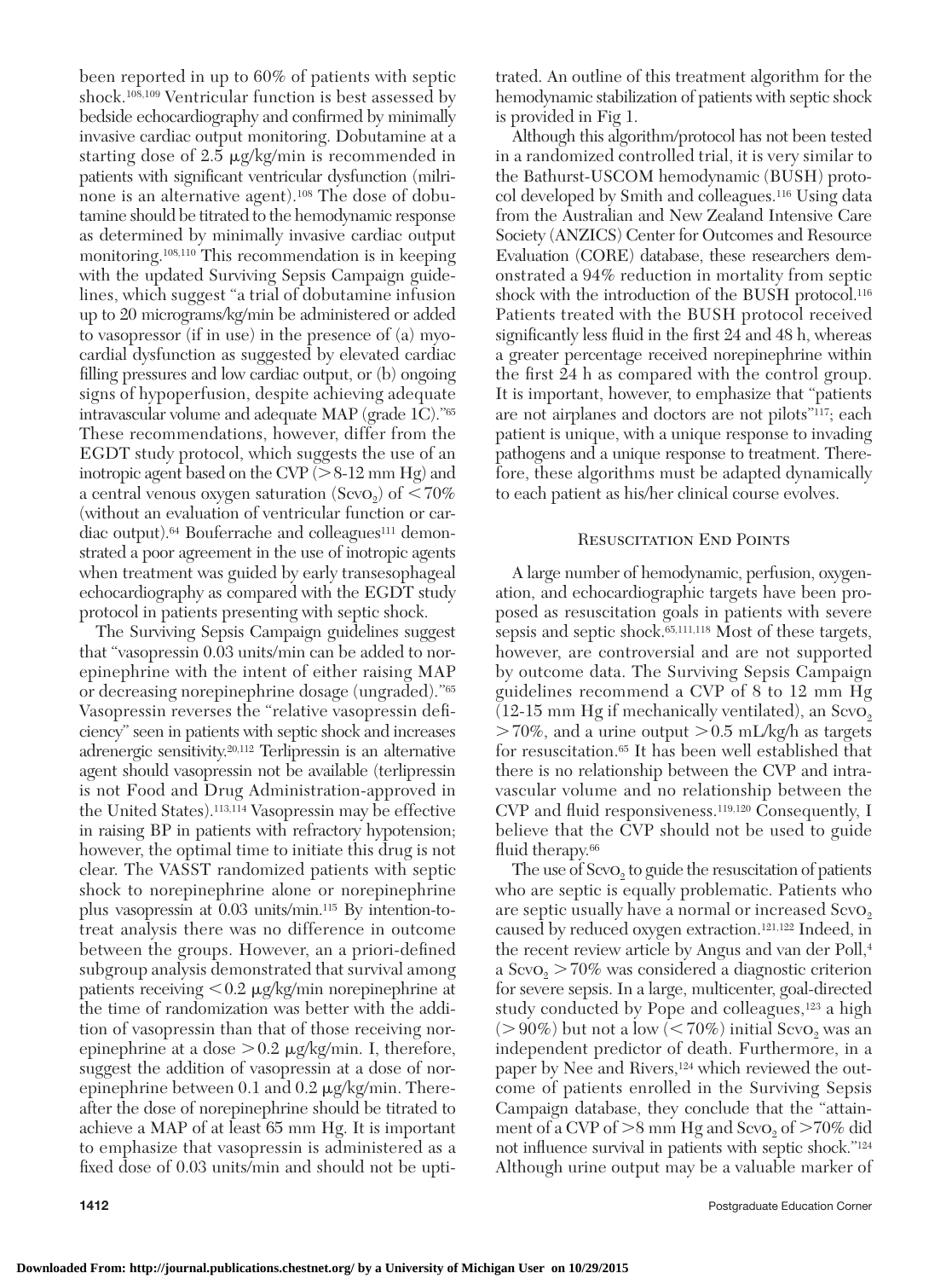renal perfusion in hypovolemic states, this clinical sign becomes problematic in sepsis-associated acute kidney injury; experimental models show that oliguria occurs in the presence of marked global renal hyperemia.<sup>125-127</sup> Titration of fluids to urine output may, therefore, result in fluid overload. Three large, international, multicenter, randomized trials (ProCESS, ARISE, and ProMISe) are investigating the role of the CVP and  $S\text{evo}_2$  as targets for therapy in patients with severe sepsis and septic shock.<sup>128</sup> It is hoped that the outcome of these trials will resolve this ongoing controversy. 129 In addition, two trials are evaluating the role of noninvasive hemodynamic monitors in guiding fluid resuscitation in the early stages of septic shock.<sup>76,77</sup>

 The Surviving Sepsis Campaign guidelines recommend "targeting resuscitation to normalize lactate in patients with elevated lactate levels as a marker of tissue hypoperfusion."<sup>65</sup> This recommendation is based on the notion that an elevated lactate is a consequence of tissue hypoxia and inadequate oxygen delivery, 4 and is "supported" by two studies that used lactate clearance as the target of resuscitation.<sup>130,131</sup> However, the concept that sepsis is associated with tissue hypoxia is unproven and likely incorrect, as argued by Hotchkiss and Karl<sup>132</sup>  $>$  20 years ago. Multiple studies have demonstrated that the increased blood lactate concentration in sepsis is not caused by tissue hypoxia but is rather produced aerobically as part of the metabolic stress response.<sup>133-136</sup> Increasing oxygen delivery in these patients does not increase oxygen consumption.<sup>135-137</sup> Previous studies have demonstrated that targeting supramaximal oxygen delivery does not improve outcome and may be harmful.<sup>138,139</sup> Morelli and colleagues 140 demonstrated that in the setting of septic shock, an infusion of a short-acting  $\beta$ -blocker reduced cardiac output and oxygen delivery; paradoxically, this intervention reduced blood lactate levels and improved patient survival as compared with the control group.

 These data would suggest that achieving a MAP of at least 65 mm Hg should be the primary target in the resuscitation of patients with septic shock. Furthermore, although attempts to achieve a supranormal cardiac index may be potentially harmful, I would suggest targeting a normal cardiac index  $($  > 2.5 L/min/m<sup>2</sup> $)$ .<sup>138</sup> Although a falling arterial lactate concentration is a sign that the patient is responding to therapy (attenuation of the stress response), titrating therapy to a lactate concentration is devoid of scientific evidence.<sup>135,136</sup> Additional end points of resuscitation remain unproven at this time.

#### **BLOOD TRANSFUSION**

 The 2012 Surviving Sepsis Campaign guidelines state that "during the first 6 hours of resuscitation,

if  $S\text{evo}_2$  is less than 70%...then dobutamine infusion…or transfusion of packed red blood cells to achieve a hematocrit of greater than or equal to 30% in attempts to achieve the  $S\text{evo}_2$  goal are options." 65 In patients who are septic, RBC transfusions do not acutely increase tissue oxygen uptake; paradoxically, they have been demonstrated to impair microcapillary flow and tissue oxygenation.<sup>137</sup> In addition, the release of cell-free hemoglobin from banked blood may be particularly deleterious in patients who are septic.<sup>141,142</sup> One study demonstrated that "transfusion of PRBCs was associated with worsened clinical outcomes in patients with septic shock treated with EGDT."143 Blood transfusions are associated with an increased risk of secondary infections, multiorgan dysfunction syndrome, and death and should be considered only in patients with a hemoglobin  $< 7$  g/dL. <sup>144,145</sup>

#### **CORTICOSTEROIDS**

 The use of low-dose corticosteroids in patients with severe sepsis remains controversial. 146 It has been proposed that inadequate cellular glucocorticoid activity (critical illness-related corticosteroid insufficiency) due to either adrenal suppression or glucocorticoid tissue resistance results in an exaggerated and protracted proinflammatory response.<sup>147</sup> In addition to down-regulating the proinflammatory response, corticosteroids may have additional beneficial effects, including increasing adrenergic responsiveness<sup>148</sup> and preserving the endothelial glycocalyx. 149 Because corticosteroids enhance local immune defenses but reduce global nuclear factor  $\kappa$ B expression and cause a predominant TH2 immunosuppressive state, steroids are likely to be beneficial early in the course of the disease but are likely to compound the immunosuppression when given later in the course of sepsis. The time-dependent initiation of the use of corticosteroids has not been taken into consideration in those studies (and meta-analyses) which have analyzed the benefits/risk of steroids in sepsis. Park and colleagues,  $150$ in a retrospective analysis of 178 patients with septic shock, found that corticosteroids were only of benefit if given within 6 h after the onset of septic shockrelated hypotension. In the Corticosteroid Therapy of Septic Shock Study (CORTICUS), the initial time frame for the initiation of corticosteroids was 24 h, which was then increased to  $72 \text{ h}$ .<sup>151</sup> It is also important to recognize that in the CORTICUS,  $>60\%$  of the patients were surgical patients. It has now been well established that surgery induces an immunosuppressive TH2 state and that this occurs within hours of surgery. 152 Postsurgical patients who develop sepsis remain in a predominant TH2 state. 152 It would, therefore, appear counterproductive to give postsurgical patients who are septic corticosteroids because this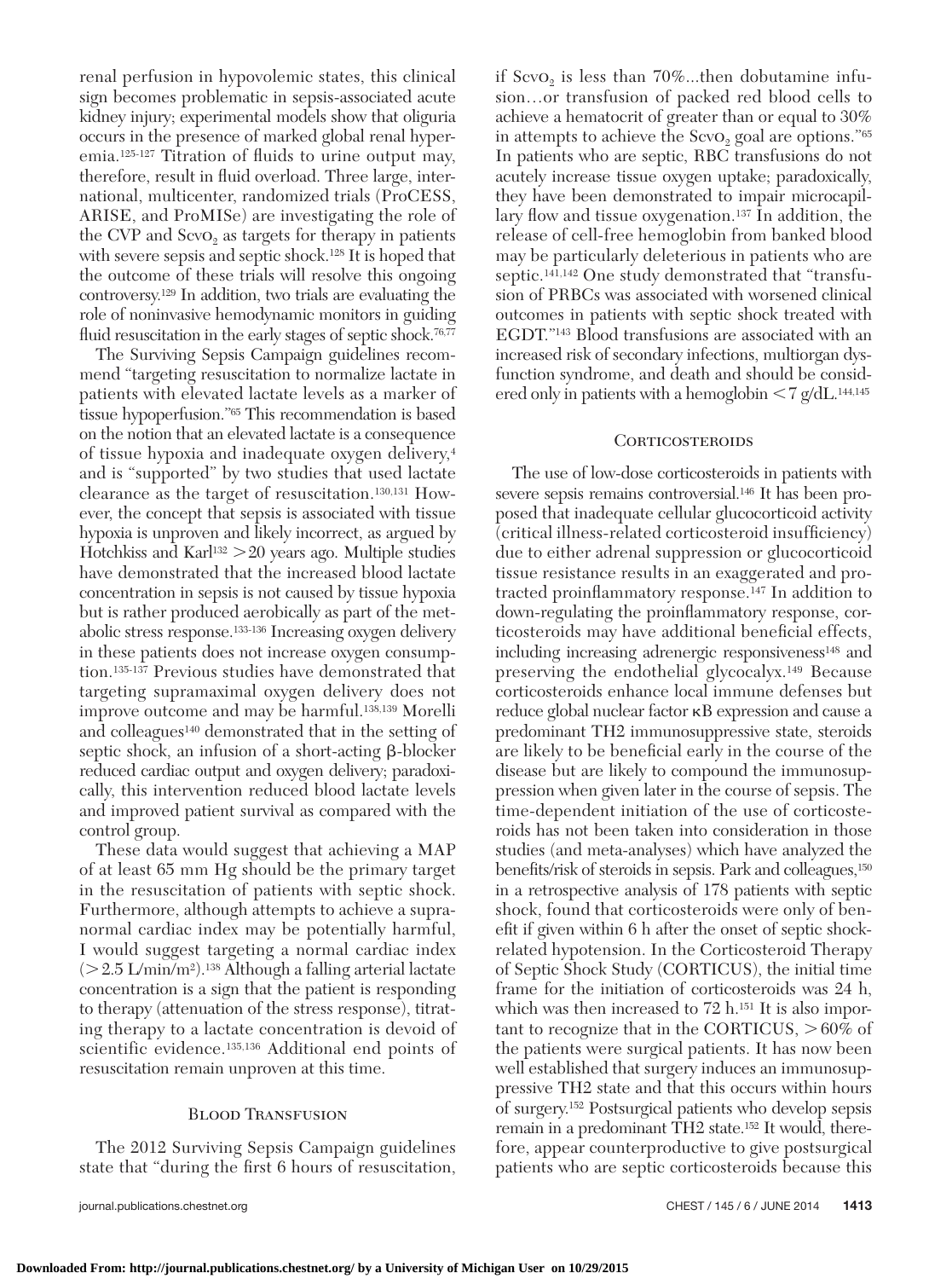is only likely to compound the immunosuppressive state and increase the risk of secondary infections (as was demonstrated in the CORTICUS).

Although the mortality benefit of corticosteroids in septic shock is controversial, low-dose hydrocortisone has been demonstrated to significantly reduce vasopressor dependency, with a favorable side-effect profile.<sup>146,153</sup> Furthermore, the combination of lowdose corticosteroids and vasopressin has been associated with decreased mortality and organ dysfunction in patients with septic shock.<sup>154-156</sup> Based on these data, I would suggest treatment with hydrocortisone concomitant with the initiation of vasopressin for the management of severe vasodilatory septic shock; however, this approach has not been tested prospectively. Two large randomized controlled trials are currently underway, and it is hoped that they will resolve this ongoing controversy about the use of corticosteroids in septic shock.<sup>157,158</sup>

# SOURCE CONTROL

 It has been known for centuries that, unless the source of the infection is controlled, the patient cannot be cured of his/her infective process and death will eventually ensue. It is important that specific diagnoses of infection that require emergent source control be made in a timely manner (eg, necrotizing soft tissue infection, peritonitis, cholangitis, intestinal infarction) and surgical consultation be obtained immediately.<sup>65,159</sup> When source control in a patient who is severely septic is required, the effective intervention associated with the least physiologic insult should be used (eg, percutaneous rather than surgical drainage of an abscess).  $65,160$  If intravascular access devices are a possible source of severe sepsis or septic shock, they should be removed promptly after other vascular access has been established. 161

### **CONCLUSIONS**

 Despite initial enthusiasm about "disease-modifying agents," the early administration of appropriate antibiotics and early hemodynamic resuscitation remain the cornerstone of the management of patients with sepsis. I believe that the first step in the resuscitation of a patient with septic shock is to achieve a MAP of at least 65 mm Hg with the use of vasoactive agents and small volumes of balanced fluid. A simultaneous goal would be to ensure adequate flow (cardiac output) as determined by echocardiography and minimally invasive cardiac output monitoring, supported by an integrated assessment, which includes physical examination, biochemical measurements, and the monitoring of the patient's clinical response to therapy.

#### **ACKNOWLEDGMENTS**

Financial/nonfinancial disclosures: The author has reported to *CHEST* the following conflicts: In the last 3 years Dr Marik has received an honorarium from Pulsion Medical, manufacturer of the PiCCO hemodynamic device, for a lecture delivered at an International Critical Care Symposium and an honorarium from Cheetah Medical, manufacturer of the NiCOM hemodynamic device, for a lecture delivered at medical grand rounds .

**Other contributions:** The author thanks Rinaldo Bellomo, MD, Michael Hooper, MD, and Mark Flemmer, MD, for their thoughtful review of this manuscript.

#### **REFERENCES**

- 1. American College of Chest Physicians/Society of Critical Care Medicine Consensus Conference: definitions for sepsis and organ failure and guidelines for the use of innovative therapies in sepsis. *Crit Care Med.* 1992;20(6):864-874.
- 2. Levy MM, Fink MP, Marshall JC, et al; SCCM/ESICM/ ACCP/ATS/SIS . 2001 SCCM/ESICM/ACCP/ATS/SIS International Sepsis Definitions Conference. Crit Care Med. 2003;31(4):1250-1256.
- 3. Vincent JL, Opal SM, Marshall JC, Tracey KJ. Sepsis definitions: time for change. *Lancet*. 2013;381(9868):774-775.
- 4. Angus DC, van der Poll T. Severe sepsis and septic shock. *N* Engl *J* Med. 2013;369(9):840-851.
- 5. Vincent JL, Sakr Y, Sprung CL, et al; Sepsis Occurrence in Acutely Ill Patients Investigators . Sepsis in European intensive care units: results of the SOAP study . *Crit Care Med* . 2006;34(2):344-353.
- 6. Gaieski DF, Edwards JM, Kallan MJ, Carr BG. Benchmarking the incidence and mortality of severe sepsis in the United States. *Crit Care Med.* 2013;41(5):1167-1174.
- 7. Whittaker SA, Mikkelsen ME, Gaieski DF, Koshy S, Kean C, Fuchs BD. Severe sepsis cohorts derived from claims-based strategies appear to be biased toward a more severely ill patient population. *Crit Care Med.* 2013;41(4): 945-953.
- 8. Martin GS, Mannino DM, Eaton S, Moss M. The epidemiology of sepsis in the United States from 1979 through 2000 . *N Engl J Med.* 2003;348(16):1546-1554.
- 9. Angus DC, Linde-Zwirble WT, Lidicker J, Clermont G, Carcillo J, Pinsky MR. Epidemiology of severe sepsis in the United States: analysis of incidence, outcome, and associated costs of care. *Crit Care Med.* 2001;29(7):1303-1310.
- 10. Martin GS, Mannino DM, Moss M. The effect of age on the development and outcome of adult sepsis. *Crit Care Med*. 2006;34(1):15-21.
- 11. Opal SM, Laterre PF, Francois B, et al; ACCESS Study Group . Effect of eritoran, an antagonist of MD2-TLR4, on mortality in patients with severe sepsis: the ACCESS randomized trial. *JAMA*. 2013;309(11):1154-1162.
- 12. Winters BD, Eberlein M, Leung J, Needham DM, Pronovost PJ, Sevransky JE. Long-term mortality and quality of life in sepsis: a systematic review. *Crit Care Med*. 2010;38(5): 1276 - 1283 .
- 13. Nau GJ, Richmond JF, Schlesinger A, Jennings EG, Lander ES, Young RA . Human macrophage activation programs induced by bacterial pathogens . *Proc Natl Acad Sci U S A* . 2002 ; 99(3):1503-1508.
- 14. Leentjens J, Kox M, van der Hoeven JG, Netea MG, Pickkers P. Immunotherapy for the adjunctive treatment of sepsis: from immunosuppression to immunostimulation. Time for a paradigm change? *Am J Respir Crit Care Med* . 2013;187(12):1287-1293.
- 15. Rittirsch D, Flierl MA, Ward PA. Harmful molecular mechanisms in sepsis. *Nat Rev Immunol*. 2008;8(10):776-787.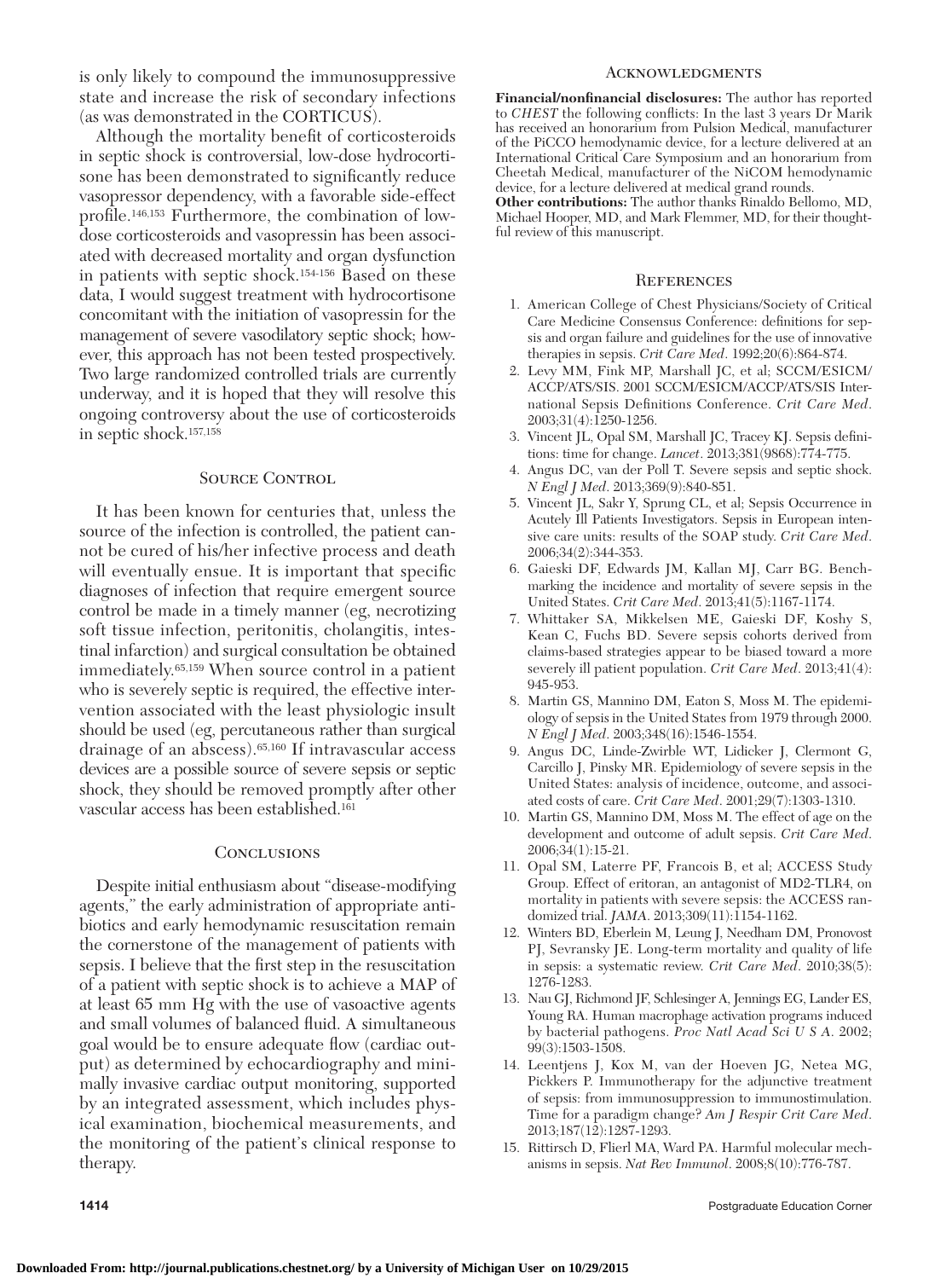- 16. Stearns-Kurosawa DJ, Osuchowski MF, Valentine C, Kurosawa S, Remick DG. The pathogenesis of sepsis. Annu *Rev Pathol*. 2011;6:19-48.
- 17. Skrupky LP, Kerby PW, Hotchkiss RS. Advances in the management of sepsis and the understanding of key immunologic defects. *Anesthesiology*. 2011;115(6):1349-1362.
- 18. Boomer JS, To K, Chang KC, et al. Immunosuppression in patients who die of sepsis and multiple organ failure . *JAMA* . 2011;306(23):2594-2605.
- 19. Parrish WR, Gallowitsch-Puerta M, Czura CJ, Tracey KJ. Experimental therapeutic strategies for severe sepsis: mediators and mechanisms. Ann N Y Acad Sci. 2008;1144:210-236.
- 20. Landry DW, Oliver JA. The pathogenesis of vasodilatory shock. *N Engl J Med.* 2001;345(8):588-595.
- 21. Lee WL, Slutsky AS. Sepsis and endothelial permeability. *N Engl J Med.* 2010;363(7):689-691.
- 22. Goldenberg NM , Steinberg BE , Slutsky AS , Lee WL . Broken barriers: a new take on sepsis pathogenesis . *Sci Transl Med* . 2011;3(88):88ps25.
- 23. London NR, Zhu W, Bozza FA, et al. Targeting Robo4dependent Slit signaling to survive the cytokine storm in sepsis and influenza. *Sci Transl Med.* 2010;2(23):23ra19.
- 24. Zhou F, Peng Z, Murugan R, Kellum JA. Blood purification and mortality in sepsis: a meta-analysis of randomized trials . *Crit Care Med.* 2013;41(9):2209-2220.
- 25. Barochia AV, Cui X, Vitberg D, et al. Bundled care for septic shock: an analysis of clinical trials. *Crit Care Med*. 2010;38(2): 668-678.
- 26. Gaieski DF, Mikkelsen ME, Band RA, et al. Impact of time to antibiotics on survival in patients with severe sepsis or septic shock in whom early goal-directed therapy was initiated in the emergency department. *Crit Care Med.* 2010; 38(4):1045-1053.
- 27. Westphal GA, Koenig A, Caldeira Filho M, et al. Reduced mortality after the implementation of a protocol for the early detection of severe sepsis. *J Crit Care*. 2011;26(1):76-81.
- 28. Kumar A, Roberts D, Wood KE, et al. Duration of hypotension before initiation of effective antimicrobial therapy is the critical determinant of survival in human septic shock . *Crit Care Med.* 2006;34(6):1589-1596.
- 29. Kollef MH , Napolitano LM , Solomkin JS , et al . Health careassociated infection (HAI): a critical appraisal of the emerging threat-proceedings of the HAI Summit . *Clin Infect Dis* . 2008;47(suppl 2):S55-S99.
- 30. Ferrer R, Artigas A, Suarez D, et al; Edusepsis Study Group. Effectiveness of treatments for severe sepsis: a prospective, multicenter, observational study . *Am J Respir Crit Care Med* . 2009;180(9):861-866.
- 31. Dickinson JD, Kollef MH. Early and adequate antibiotic therapy in the treatment of severe sepsis and septic shock . *Curr Infect Dis Rep.* 2011;13(5):399-405.
- 32. Joung MK, Lee JA, Moon SY, et al. Impact of de-escalation therapy on clinical outcomes for intensive care unit-acquired pneumonia. *Crit Care*. 2011;15(2):R79.
- 33. Sligl WI, Asadi L, Eurich DT, Tjosvold L, Marrie TJ, Majumdar SR . Macrolides and mortality in critically ill patients with community-acquired pneumonia: a systematic review and meta-analysis. *Crit Care Med.* 2014;42(2):420-432.
- 34. Martin-Loeches I, Lisboa T, Rodriguez A, et al. Combination antibiotic therapy with macrolides improves survival in intubated patients with community-acquired pneumonia . *Intensive Care Med.* 2010;36(4):612-620.
- 35. Waterer GW, Somes GW, Wunderink RG. Monotherapy may be suboptimal for severe bacteremic pneumococcal pneumonia. *Arch Intern Med.* 2001;161(15):1837-1842.
- 36. Marik PE, Lipman J, Kobilski S, Scribante J. A prospective randomized study comparing once- versus twice-daily ami-

kacin dosing in critically ill adult and paediatric patients . *J Antimicrob Chemother*. 1991;28(5):753-764.

- 37. Prins JM, Büller HR, Kuijper EJ, Tange RA, Speelman P. Once versus thrice daily gentamicin in patients with serious infections. *Lancet*. 1993;341(8841):335-339.
- 38. Kox M, Pickkers P. "Less is more" in critically ill patients: not too intensive. *JAMA Intern Med.* 2013;173(14):1369-1372.
- 39. Hilton AK, Bellomo R. A critique of fluid bolus resuscitation in severe sepsis. *Crit Care*. 2012;16(1):302.
- 40. Hilton AK, Bellomo R. Totem and taboo: fluids in sepsis. *Crit Care.* 2011;15(3):164.
- 41. Pierrakos C, Velissaris D, Scolletta S, Heenen S, De Backer D, Vincent JL . Can changes in arterial pressure be used to detect changes in cardiac index during fluid challenge in patients with septic shock? *Intensive Care Med.* 2012;38(3): 422-428.
- 42. Monnet X, Chemla D, Osman D, et al. Measuring aortic diameter improves accuracy of esophageal Doppler in assessing fluid responsiveness. *Crit Care Med.* 2007;35(2):477-482.
- 43. Rehberg S, Yamamoto Y, Sousse L, et al. Selective V(1a) agonism attenuates vascular dysfunction and fluid accumulation in ovine severe sepsis . *Am J Physiol Heart Circ Physiol* . 2012;303(10):H1245-H1254.
- 44. Scicluna JK, Mansart A, Ross JJ, Reilly CS, Brown NJ, Brookes ZL . Lipopolysaccharide alters vasodilation to atrial natriuretic peptide via nitric oxide and endothelin-1: timedependent effects. *Eur J Pharmacol*. 2009;621(1-3):67-70.
- 45. Marik PE, Desai H. Goal directed fluid therapy. *Curr Pharm Des.* 2012;18(38):6215-6224.
- 46. Ueda S, Nishio K, Akai Y, et al. Prognostic value of increased plasma levels of brain natriuretic peptide in patients with septic shock. Shock. 2006;26(2):134-139.
- 47. Zhang Z, Zhang Z, Xue Y, Xu X, Ni H. Prognostic value of B-type natriuretic peptide (BNP) and its potential role in guiding fluid therapy in critically ill septic patients. *Scand J Trauma Resusc Emerg Med* . 2012 ; 20 : 86 .
- 48. Bruegger D, Jacob M, Rehm M, et al. Atrial natriuretic peptide induces shedding of endothelial glycocalyx in coronary vascular bed of guinea pig hearts . *Am J Physiol Heart Circ Physiol.* 2005;289(5):H1993-H1999.
- 49. Berg S, Golster M, Lisander B. Albumin extravasation and tissue washout of hyaluronan after plasma volume expansion with crystalloid or hypooncotic colloid solutions . *Acta Anaesthesiol Scand.* 2002;46(2):166-172.
- 50. Bruegger D, Schwartz L, Chappell D, et al. Release of atrial natriuretic peptide precedes shedding of the endothelial glycocalyx equally in patients undergoing on- and off-pump coronary artery bypass surgery . *Basic Res Cardiol* . 2011 ; 106(6):1111-1121.
- 51. Jacob M, Chappell D. Reappraising Starling: the physiology of the microcirculation . *Curr Opin Crit Care* . 2013 ; 19 ( 4 ): 282-289.
- 52. Bark BP, Persson J, Grände PO. Importance of the infusion rate for the plasma expanding effect of 5% albumin, 6% HES 130/0.4, 4% gelatin, and 0.9% NaCl in the septic rat. *Crit Care Med.* 2013;41(3):857-866.
- 53. Sakka SG, Klein M, Reinhart K, Meier-Hellmann A. Prognostic value of extravascular lung water in critically ill patients . *Chest.* 2002;122(6):2080-2086.
- 54. Chung FT, Lin SM, Lin SY, Lin HC. Impact of extravascular lung water index on outcomes of severe sepsis patients in a medical intensive care unit. *Respir Med.* 2008;102(7): 956-961.
- 55. Jozwiak M, Silva S, Persichini R, et al. Extravascular lung water is an independent prognostic factor in patients with acute respiratory distress syndrome. *Crit Care Med.* 2013;  $41(2):472-480.$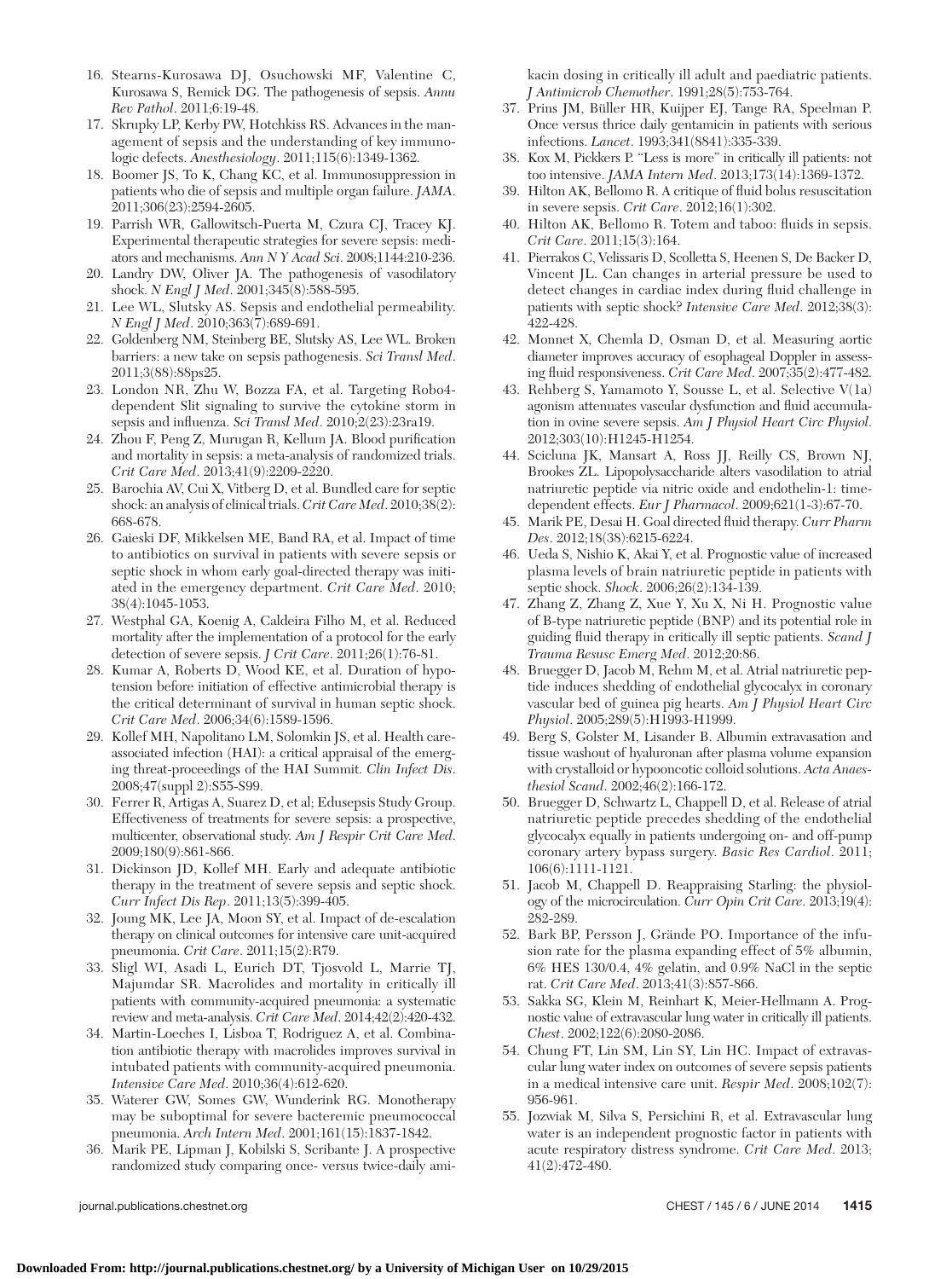- 56. Brandt S, Regueira T, Bracht H, et al. Effect of fluid resuscitation on mortality and organ function in experimental sepsis models. *Crit Care*. 2009;13(6):R186.
- 57. Rosenberg AL, Dechert RE, Park PK, Bartlett RH; NIH NHLBI ARDS Network . Review of a large clinical series: association of cumulative fluid balance on outcome in acute lung injury: a retrospective review of the ARDSnet tidal volume study cohort. *J Intensive Care Med.* 2009;24(1):35-46.
- 58. Alsous F, Khamiees M, DeGirolamo A, Amoateng-Adjepong Y, Manthous CA. Negative fluid balance predicts survival in patients with septic shock: a retrospective pilot study . *Chest* . 2000;117(6):1749-1754.
- 59. Murphy CV, Schramm GE, Doherty JA, et al. The importance of fluid management in acute lung injury secondary to septic shock. *Chest*. 2009;136(1):102-109.
- 60. Boyd JH, Forbes J, Nakada TA, Walley KR, Russell JA. Fluid resuscitation in septic shock: a positive fluid balance and elevated central venous pressure are associated with increased mortality. *Crit Care Med.* 2011;39(2):259-265
- 61. Micek ST, McEvoy C, McKenzie M, Hampton N, Doherty JA, Kollef MH. Fluid balance and cardiac function in septic shock as predictors of hospital mortality. *Crit Care*. 2013;17(5):R246.
- 62. Maitland K, Kiguli S, Opoka RO, et al; FEAST Trial Group. Mortality after fluid bolus in African children with severe infection. *N Engl J Med.* 2011;364(26):2483-2495.
- 63. Peake SL, Bailey M, Bellomo R, et al; ARISE Investigators, for the Australian and New Zealand Intensive Care Society Clinical Trials Group . Australasian Resuscitation of Sepsis Evaluation (ARISE): a multi-centre, prospective, inception cohort study. *Resuscitation*. 2009;80(7):811-818.
- 64. Rivers E, Nguyen B, Havstad S, et al; Early Goal-Directed Therapy Collaborative Group. Early goal-directed therapy in the treatment of severe sepsis and septic shock . *N Engl J Med* . 2001 ; 345 ( 19 ): 1368 - 1377 .
- 65. Dellinger RP, Levy MM, Rhodes A, et al; Surviving Sepsis Campaign Guidelines Committee including the Pediatric Subgroup. Surviving sepsis campaign: international guidelines for management of severe sepsis and septic shock: 2012. Crit Care Med. 2013;41(2):580-637.
- 66. Funk DJ, Kumar A. If the central venous pressure is  $[x]$ , call me ... maybe. *Crit Care Med*. 2013;41(7):1823-1824.
- 67. Marik PE, Monnet X, Teboul JL. Hemodynamic parameters to guide fluid therapy. Ann Intensive Care. 2011;1(1):1.
- 68. Marik PE . Noninvasive cardiac output monitors: a stateof the-art review. *J Cardiothorac Vasc Anesth*. 2013;27(1): 121 - 134 .
- 69. Chong SW , Peyton PJ . A meta-analysis of the accuracy and precision of the ultrasonic cardiac output monitor (USCOM) . *Anaesthesia* . 2012 ; 67 ( 11 ): 1266 - 1271 .
- 70. Marik PE, Lemson J. Fluid responsiveness: an evolution of our understanding. *Br J Anaesth*. 2014;112(4):617-620.
- 71. Phillips RA , Smith BE , Madigan VM , et al . Assessment of the clinical utility of an ultrasonic monitor of cardiac output (the USCOM) and agreement with thermodilution measurement. *Crit Care Resusc*. 2010;12(3):209-213.
- 72. Marik PE, Levitov A, Young A, Andrews L. The use of bioreactance and carotid Doppler to determine volume responsiveness and blood flow redistribution following passive leg raising in hemodynamically unstable patients. *Chest*. 2013; 143(2):364-370.
- 73. Zorko DJ, Choong K, Gilleland J, et al. Urgent ultrasound guided hemodynamic assessments by a pediatric medical emergency team: a pilot study. *PLoS ONE*. 2013;8(6):e66951.
- 74. Duchateau FX, Gauss T, Burnod A, Ricard-Hibon A, Juvin P, Mantz J. Feasibility of cardiac output estimation by ultrasonic cardiac output monitoring in the prehospital setting. *Eur J Emerg Med.* 2011;18(6):357-359.
- 75. Thom O, Taylor DM, Wolfe RE, Myles P, Krum H, Wolfe R. Pilot study of the prevalence, outcomes and detection of occult hypoperfusion in trauma patients . *Emerg Med J* . 2010;27(6):470-472.
- 76. National Institutes of Health Clinical Center. Emergency department management of sepsis patients: a goal-oriented non-invasive sepsis trial. NCT01453270. ClinicalTrials.gov . [Bethesda, MD: National Institutes of Health; 2011. http://](http://clinicaltrials.gov/show/NCT01453270) clinicaltrials.gov/show/NCT01453270 . Updated October 23, 2013.
- 77. National Institutes of Health Clinical Center. Emergency department (ED) flow-directed fluid optimization resuscitation trial (EFFORT). NCT01128413. ClinicalTrials.gov . [Bethesda, MD: National Institutes of Health; 2010. http://](http://clinicaltrials.gov/ct2/show/NCT01128413) clinicaltrials.gov/ct2/show/NCT01128413 . Updated August 2, 2011.
- 78. Pottecher T, Calvat S, Dupont H, Durand-Gasselin J, Gerbeaux P; SFAR/SRLF workgroup. Haemodynamic management of severe sepsis: recommendations of the French Intensive Care Societies (SFAR/SRLF) Consensus Conference, 13 October 2005, Paris, France. *Crit Care*. 2006;10(4):311.
- 79. Yunos NM, Bellomo R, Hegarty C, Story D, Ho L, Bailey M. Association between a chloride-liberal vs chloride-restrictive intravenous fluid administration strategy and kidney injury in critically ill adults. *JAMA*. 2012;308(15):1566-1572.
- 80. Boniatti MM, Cardoso PR, Castilho RK, Vieira SR. Is hyperchloremia associated with mortality in critically ill patients? A prospective cohort study. *J Crit Care*. 2011;26(2):175-179.
- 81. McCluskey SA, Karkouti K, Wijeysundera D, Minkovich L, Tait G, Beattie WS. Hyperchloremia after noncardiac surgery is independently associated with increased morbidity and mortality: a propensity-matched cohort study . *Anesth Analg.* 2013;117(2):412-421.
- 82. Shaw AD, Bagshaw SM, Goldstein SL, et al. Major complications, mortality, and resource utilization after open abdominal surgery: 0.9% saline compared to Plasma-Lyte . *Ann Surg*. 2012;255(5):821-829.
- 83. Brunkhorst FM, Engel C, Bloos F, et al; German Competence Network Sepsis (SepNet). Intensive insulin therapy and pentastarch resuscitation in severe sepsis . *N Engl J Med* . 2008;358(2):125-139.
- 84. Perner A, Haase N, Guttormsen AB, et al; 6S Trial Group; Scandinavian Critical Care Trials Group . Hydroxyethyl starch 130/0.42 versus Ringer's acetate in severe sepsis . *N Engl J Med.* 2012;367(2):124-134.
- 85. Kozar RA, Peng Z, Zhang R, et al. Plasma restoration of endothelial glycocalyx in a rodent model of hemorrhagic shock. *Anesth Analg.* 2011;112(6):1289-1295.
- 86. Jacob M, Paul O, Mehringer L, et al. Albumin augmentation improves condition of guinea pig hearts after 4 hr of cold ischemia. *Transplantation*. 2009;87(7):956-965.
- 87. National Institutes of Health Clinical Center. Volume replacement with albumin in severe sepsis (ALBIOS). NCT00707122. ClinicalTrials.gov . Bethesda, MD: National Institutes of Health; 2008. [http://clinicaltrials.gov/ct2/show/NCT00707122 .](http://clinicaltrials.gov/ct2/show/NCT00707122) Updated March 1, 2012.
- 88. Finfer S, McEvoy S, Bellomo R, McArthur C, Myburgh J, Norton R; SAFE Study Investigators. Impact of albumin compared to saline on organ function and mortality of patients with severe sepsis. *Intensive Care Med.* 2011;37(1):86-96.
- 89. Finfer S, Bellomo R, Boyce N, French J, Myburgh J, Norton R; SAFE Study Investigators . A comparison of albumin and saline for fluid resuscitation in the intensive care unit. *N Engl J Med.* 2004;350(22):2247-2256.
- 90. Delaney AP, Dan A, McCaffrey J, Finfer S. The role of albumin as a resuscitation fluid for patients with sepsis: a systematic review and meta-analysis. *Crit Care Med*. 2011;39(2):386-391.

**1416** Postgraduate Education Corner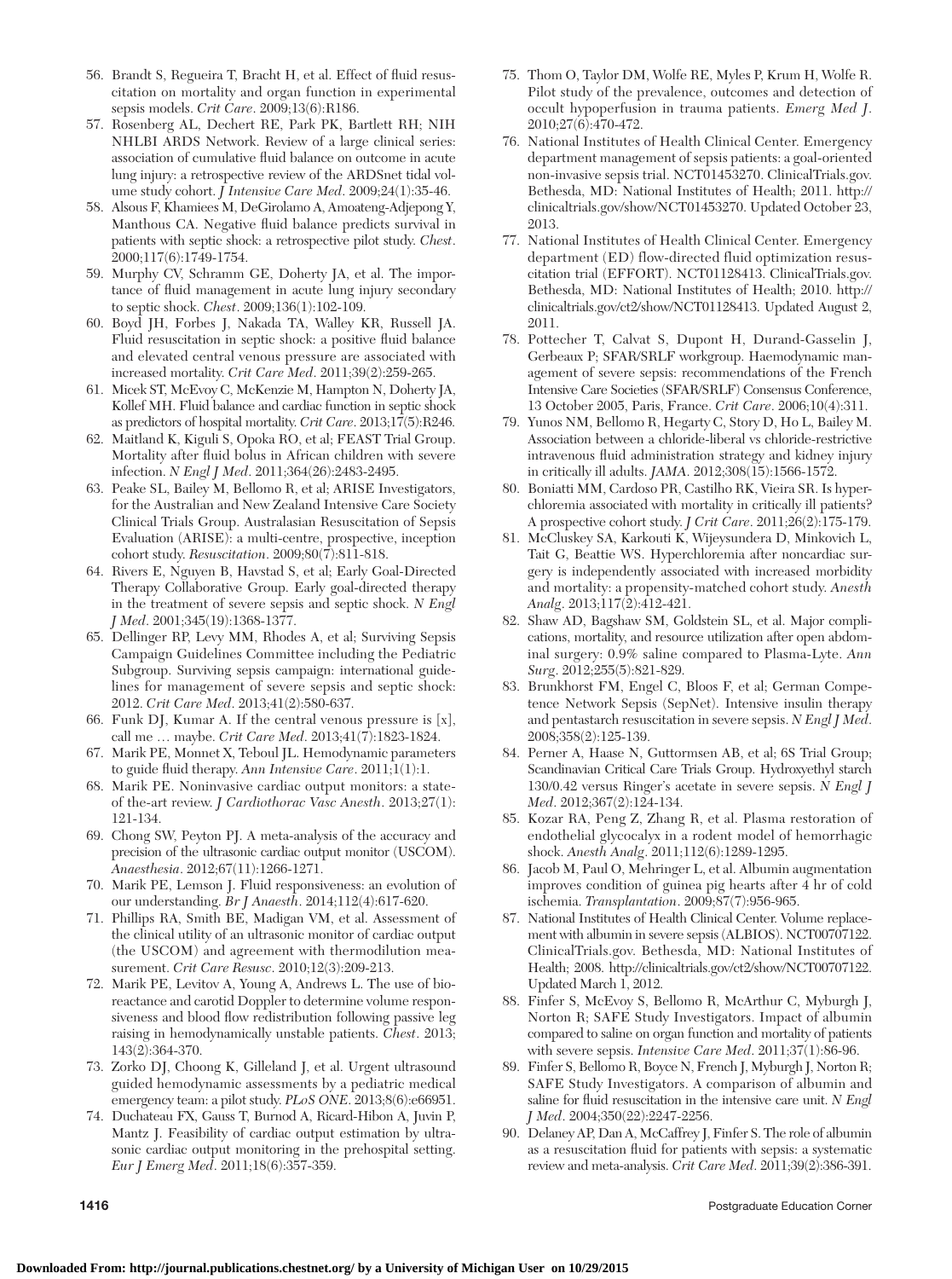- 91. Bellomo R, Giantomasso DD. Noradrenaline and the kidney: friends or foes? *Crit Care*. 2001;5(6):294-298
- 92. Lehman LW, Saeed M, Talmor D, Mark R, Malhotra A. Methods of blood pressure measurement in the ICU . *Crit Care Med.* 2013;41(1):34-40.
- 93. Varpula M, Tallgren M, Saukkonen K, Voipio-Pulkki LM, Pettilä V. Hemodynamic variables related to outcome in septic shock. *Intensive Care Med.* 2005;31(8):1066-1071.
- 94. National Institutes of Health Clinical Center. Assessment of two levels of arterial pressure on survival in patients with septic shock (SEPSISPAM). NCT01149278. ClinicalTrials. gov. Bethesda, MD: National Institutes of Health; 2010.  [http://clinicaltrials.gov/ct2/show/NCT01149278](http://clinicaltrials.gov/ct2/show/NCT00707122) . Updated November 2, 2012 .
- 95. Panwar R, Lanyon N, Davies AR, Bailey M, Pilcher D, Bellomo R. Mean perfusion pressure deficit during the initial management of shock—an observational cohort study . *J Crit Care*. 2013;28(5):816-824.
- 96. Treggiari MM, Romand JA, Burgener D, Suter PM, Aneman A . Effect of increasing norepinephrine dosage on regional blood flow in a porcine model of endotoxin shock. *Crit Care Med.* 2002;30(6):1334-1339.
- 97. Jhanji S, Stirling S, Patel N, Hinds CJ, Pearse RM. The effect of increasing doses of norepinephrine on tissue oxygenation and microvascular flow in patients with septic shock. *Crit Care Med.* 2009;37(6):1961-1966.
- 98. Georger JF, Hamzaoui O, Chaari A, Maizel J, Richard C, Teboul JL . Restoring arterial pressure with norepinephrine improves muscle tissue oxygenation assessed by near-infrared spectroscopy in severely hypotensive septic patients . *Inten*sive Care Med. 2010;36(11):1882-1889.
- 99. Persichini R, Silva S, Teboul JL, et al. Effects of norepinephrine on mean systemic pressure and venous return in human septic shock. *Crit Care Med.* 2012;40(12):3146-3153.
- 100. Monnet X, Jabot J, Maizel J, Richard C, Teboul JL. Norepinephrine increases cardiac preload and reduces preload dependency assessed by passive leg raising in septic shock patients. *Crit Care Med.* 2011;39(4):689-694.
- 101. Hamzaoui O, Georger JF, Monnet X, et al. Early administration of norepinephrine increases cardiac preload and cardiac output in septic patients with life-threatening hypotension . *Crit Care.* 2010;14(4):R142.
- 102. Abid O, Akça S, Haji-Michael P, Vincent JL. Strong vasopressor support may be futile in the intensive care unit patient with multiple organ failure. *Crit Care Med*. 2000;28(4):947-949.
- 103. Annane D, Vignon P, Renault A, et al; CATS Study Group. Norepinephrine plus dobutamine versus epinephrine alone for management of septic shock: a randomised trial . *Lancet* . 2007;370(9588):676-684.
- 104. Myburgh JA, Higgins A, Jovanovska A, Lipman J, Ramakrishnan N, Santamaria J; CAT Study investigators. A comparison of epinephrine and norepinephrine in critically ill patients. *Intensive Care Med.* 2008;34(12):2226-2234.
- 105. Vasu TS, Cavallazzi R, Hirani A, Kaplan G, Leiby B, Marik PE. Norepinephrine or dopamine for septic shock: systematic review of randomized clinical trials . *J Intensive Care Med* . 2012;27(3):172-178.
- 106. De Baker D, Aldecoa C, Njimi H, Vincent JL. Dopamine versus norepinephrine in the treatment of septic shock: a meta-analysis. *Crit Care Med.* 2012;40(3):725-730.
- 107. Malay MB, Ashton JL, Dahl K, et al. Heterogeneity of the vasoconstrictor effect of vasopressin in septic shock . *Crit Care Med.* 2004;32(6):1327-1331.
- 108. Vieillard-Baron A, Caille V, Charron C, Belliard G, Page B, Jardin F. Actual incidence of global left ventricular hypokinesia in adult septic shock. *Crit Care Med*. 2008;36(6): 1701-1706.

- 109. Parker MM, Shelhamer JH, Bacharach SL, et al. Profound but reversible myocardial depression in patients with septic shock. *Ann Intern Med.* 1984;100(4):483-490.
- 110. Jellema WT, Groeneveld AB, Wesseling KH, Thijs LG, Westerhof N, van Lieshout JJ. Heterogeneity and prediction of hemodynamic responses to dobutamine in patients with septic shock. *Crit Care Med.* 2006;34(9):2392-2398.
- 111. Bouferrache K , Amiel JB , Chimot L , et al . Initial resuscitation guided by the Surviving Sepsis Campaign recommendations and early echocardiographic assessment of hemodynamics in intensive care unit septic patients: a pilot study . *Crit Care Med.* 2012;40(10):2821-2827.
- 112. Landry DW, Levin HR, Gallant EM, et al. Vasopressin deficiency contributes to the vasodilation of septic shock . *Circulation*. 1997;95(5):1122-1125.
- 113. Morelli A, Ertmer C, Lange M, et al. Effects of short-term simultaneous infusion of dobutamine and terlipressin in patients with septic shock: the DOBUPRESS study. *Br J Anaesth.* 2008;100(4):494-503.
- 114. Morelli A, Ertmer C, Rehberg S, et al. Continuous terlipressin versus vasopressin infusion in septic shock (TERLIVAP): a randomized, controlled pilot study. *Crit Care*. 2009;13(4): R130.
- 115. Russell JA, Walley KR, Singer J, et al; VASST Investigators. Vasopressin versus norepinephrine infusion in patients with septic shock. *N Engl J Med.* 2008;358(9):877-887.
- 116. Smith B, Phillips R, Madigan V, West M. Decreased mortality, morbidity and emergency transport in septic shock: a new protocol based on advanced noninvasive haemodynamics and early antibiotics [abstract]. *Crit Care Med.* 2012; 40(12)(suppl):A1023 .
- 117. Rissmiller R. Patients are not airplanes and doctors are not pilots. *Crit Care Med.* 2006;34(11):2869.
- 118. da Silva Ramos FJ , Azevedo LC . Hemodynamic and perfusion end points for volemic resuscitation in sepsis . *Shock* . 2010;34(suppl 1):34-39.
- 119. Marik PE, Baram M, Vahid B. Does central venous pressure predict fluid responsiveness? A systematic review of the literature and the tale of seven mares. *Chest*. 2008;134(1): 172 - 178.
- 120. Marik PE, Cavallazzi R. Does the central venous pressure predict fluid responsiveness? An updated meta-analysis and a plea for some common sense. *Crit Care Med*. 2013;41(7): 1774-1781.
- 121. Krafft P, Steltzer H, Hiesmayr M, Klimscha W, Hammerle AF. Mixed venous oxygen saturation in critically ill septic shock patients. The role of defined events. *Chest*. 1993;103(3): 900 - 906 .
- 122. Liu NK, Zhang YP, Titsworth WL, et al. A novel role of phospholipase A2 in mediating spinal cord secondary injury . *Ann Neurol.* 2006;59(4):606-619.
- 123. Pope JV, Jones AE, Gaieski DF, Arnold RC, Trzeciak S, Shapiro NI; Emergency Medicine Shock Research Network (EMShockNet) Investigators . Multicenter study of central venous oxygen saturation  $(SevO(2))$  as a predictor of mortality in patients with sepsis. Ann Emerg Med. 2010;55(1): 40 - 46.
- 124. Nee PA, Rivers EP. The end of the line for the Surviving Sepsis Campaign, but not for early goal-directed therapy . *Emerg Med J.* 2011;28(1):3-4.
- 125. Langenberg C, Wan L, Egi M, May CN, Bellomo R. Renal blood flow and function during recovery from experimental septic acute kidney injury. *Intensive Care Med.* 2007;33(9): 1614-1618.
- 126. Langenberg C, Wan L, Egi M, May CN, Bellomo R. Renal blood flow in experimental septic acute renal failure. *Kidney Int*. 2006;69(11):1996-2002.